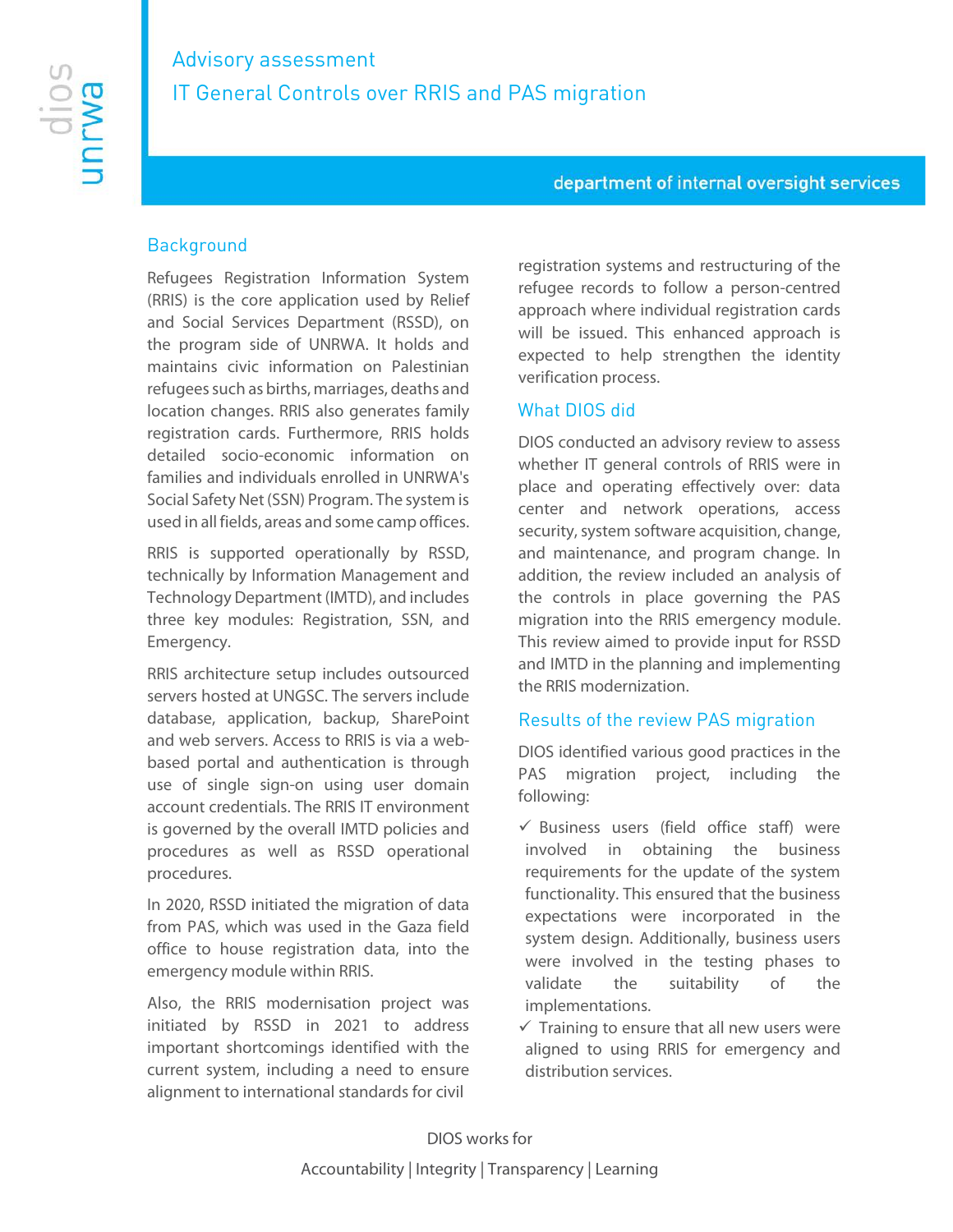$\checkmark$  Data verification process included manual onsite process undertaken by the field officers to ensure that only valid cases are registered in the RRIS system as part of the data clean-up process.

- $\checkmark$  Change management processes were incorporated in the project through consistent engagement with the field teams in key project milestones.
- $\checkmark$  New roles and responsibilities were developed and aligned to the RRIS user access rules.
- $\checkmark$  Use of agile methodology allowed for an iterative approach that enabled efficient execution of the project.

DIOS also observed however areas in need of improvement and provided management with the following recommendations:

- Establishment of data management protocol for legacy systems;
- Taking necessary measures to manage the un-migrated beneficiary records; and
- To conduct a post-implementation review in due course.

## Results of the review - ITGC

DIOS noted good practices in the IT general controls including documented policies governing the IT processes (access management, password management, vulnerability management); updated antivirus software; documented and approved changes to RRIS before production; segregation of duties between developers and IT staff, and effective monitoring of network and server performance.

DIOS also observed areas of improvement which may benefit in the anticipated modernization of RRIS as follows:

• The controls surrounding roles modification in RRIS should be enhanced:

- The workflow configurations in RRIS are not aligned with the documented workflow manual;
- There is a need to enhance the authentication method to access RRIS application;
- Management of mobile devices in use by field officers should be enhanced to ensure compliance with relevant policy;
- Backup processes and disaster recovery plan should be appropriately updated and enhanced;
- There is a need to safeguard confidentiality of RRIS data accessed by third parties; and
- Configuration should be hardened to secure the system settings, to reduce IT vulnerability.

# What management is doing to address DIOS recommendations

Management agreed with the recommendations, and moreover promptly took action including on PAS migration, the use of static tables upon data migration for tracking, a detailed review of un-migrated records, and moreover, the plan to conduct a post-migration review as relevant. DIOS was also informed that management action will be taken to mitigate the risks identified by tracking and de-activating RRIS user accounts without valid AD credentials. Furthermore, DIOS notes management's commitment to prepare new user manual will be prepared as part of RRIS modernization project. Lastly, upon DIOS notification, management promptly conducted the review of disaster recovery plan and is committed to conduct regular testing as well as update the policy as recommended.